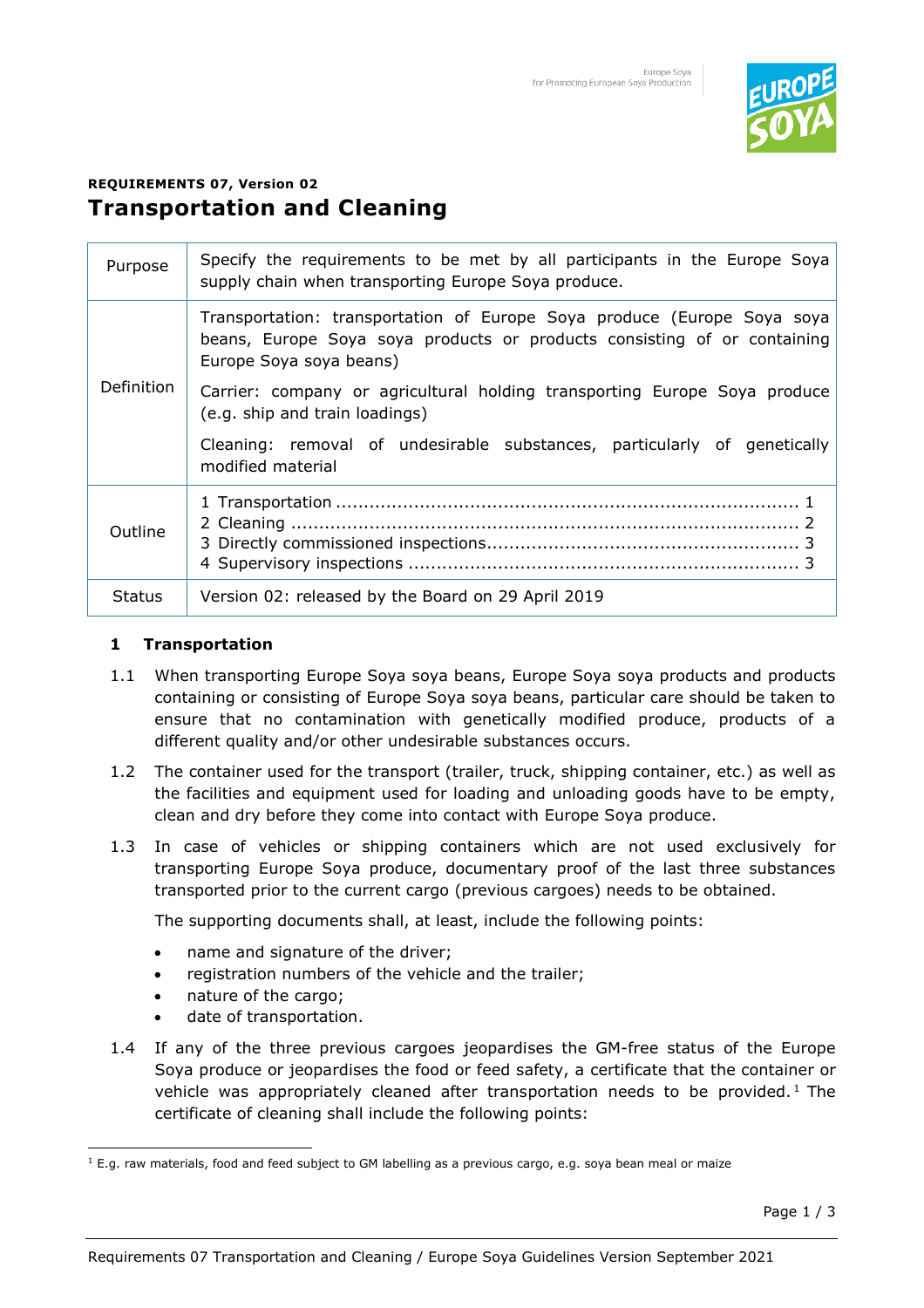

- name and signature of the person who did the cleaning;
- date and time (from ... to ...) of cleaning;
- cleaning measures;
- place of cleaning.
- 1.5 The carrier shall document all transportation of Europe Soya produce. The documentation shall include the following points:
	- company commissioning the transportation, name and address;
	- place of loading and unloading, company, address;
	- quantity;
	- corresponding lot certificates.
- 1.6 If a transportation is carried out by the respective Europe Soya certified company itself, this company shall comply with all requirements concerning the transportation and shall document this compliance.
- 1.7 If a non Europe Soya certified company is commissioned to carry out the transportation, the company commissioning the transportation shall be responsible for compliance with all requirements concerning the transportation. The company commissioning the transportation shall monitor and document compliance with these requirements on their own. If this is not possible, this company has to document in writing that these tasks are assumed by the carrier.
- 1.8 If Europe Soya certified products are temporarily stored at transshipment terminals or port facilities, operated by a non Europe Soya certified company, the company commissioning the transport shall ensure that no contamination and/or mixing of Europe Soya soya with soya of other qualities occurs during storage. Inspections of transshipment terminals or port facilities shall be conducted by a certification body recognised by Donau Soja Organisation.
- 1.9. If Europe Soya certified products are loaded directly onto a ship at transshipment terminals or port facilities, operated by a non Europe Soya certified company, a retained sample of each hold/ container in the ship shall be taken by a certification body recognised by Donau Soja Organisation; this sample shall be stored for at least one year safely and without influencing its quality, ensuring traceability.

## **2 Cleaning**

- 2.1 All facilities (gutters, elevators, drying sections, etc.), equipment (tools, excavators, trucks, etc.) and deposits (silos, warehouses, storage depots, etc.) coming into direct or indirect contact with Europe Soya produce have to be appropriately cleaned before contact if the risk of contamination of Europe Soya produce cannot otherwise be excluded.
- 2.2 Cleaning shall be documented in writing. The documentation shall include the following points:
	- name and signature of the person who did the cleaning;
	- date and time (from ... to ...) of cleaning;
	- cleaning measures;
	- reason for cleaning.